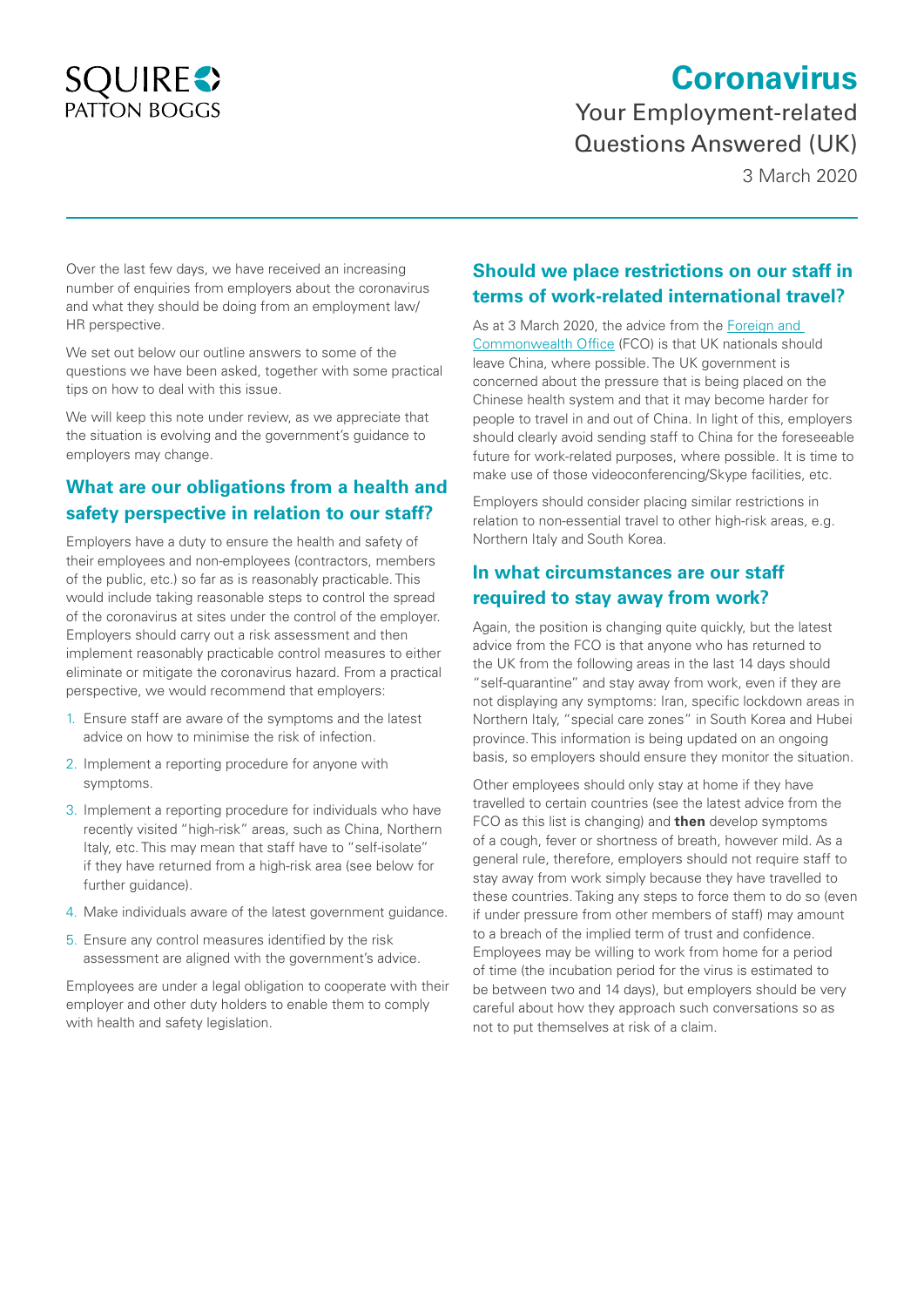#### **Do we have to pay an employee if they self-isolate?**

Clearly, if a member of staff is actually unwell with the coronavirus, you should pay them in accordance with your usual sick pay/leave arrangements.

The position becomes less clear if they are self-isolating in line with the latest government guidance, but are not (outwardly, at any rate) actually unwell.

We understand that the Health Secretary, Matt Hancock, told MPs: "self-isolation on medical advice is considered sickness for employment purposes. That is a very important message for employers and those who can go home and self-isolate as if they were sick, because it is for medical reasons". However, it is not clear on what basis he has reached this conclusion. It may be a loose reference to the fact there are provisions buried in the legislation under which individuals can be deemed to be sick for SSP purposes in certain circumstances. Further clarity from the government would be welcome.

Employers should obviously check their own policies/ contracts concerning pay, but it would be unusual for employees to have a contractual right to pay/sick pay in these circumstances. Some employers may choose to treat such periods of absence as sickness for their own company sick pay purposes.

Acas has recommended in its [guidance](https://www.acas.org.uk/coronavirus) on the coronavirus that employers treat such leave as sick leave and follow their usual sick pay policy or agree for the time to be taken as holiday.

It would clearly be best practice to pay employees their normal pay in these circumstances and we note that some large employers have already adopted this approach, not least because otherwise employees may try to come into work, putting others at risk. We would, however, recommend that employers take specific advice on this issue before agreeing to anything, as there may be circumstances where it is not appropriate to adopt/continue with this approach. It may also lead to 'copycat' absences once employees are aware that company policy is that they will be paid as normal when absent due to self-isolation.

If an employee is able to work from home, this makes things simpler, as the employer should allow this and continue to pay the employee as normal. We recognise that this will not be practicable for all employees.

# **How should we deal with a member of staff who refuses to come to work because they are concerned about the risk of infection?**

In light of the current threat level in the UK, it is unlikely to be reasonable for an employee to refuse to come to work on this basis, especially if there have been no cases in their specific workplace. Clearly, however, an employer should take steps to understand an employee's concerns before taking any action, especially if they may be at greater risk from developing the coronavirus. In light of the current media coverage of the coronavirus and stories about whole offices being sent home, it is not surprising that some individuals are worried about contracting the virus and are keen to take steps to minimise the risk of infection.

If you are communicating with your staff about the virus and what steps the company is taking to protect the health and safety of its staff, the risk of employees refusing to come to work is likely to be reduced. If there is some basis for their concerns, you may want to think about allowing them to work from home for a period of time, taking some annual/ unpaid leave, etc. It might also be useful to remind them of other support services you have in place, such as employee assistance programmes and wellbeing programmes.

# **What should we do if a member of staff is confirmed as having the virus and has recently been in the workplace?**

The current advice from the government is that, in such circumstances, the employer should contact the Public Health England local health protection team to discuss the situation, identify people who have been in contact with the individual and discuss any actions or precautions that should be taken. A risk assessment will be undertaken by the health protection team and advice to the company will be based on this assessment. The government says that closure of the workplace is not recommended. A knee-jerk response risks demonising the sick employee in circumstances where it may not be down to them at all.

#### **If our staff say they want to wear facemasks at work, are we entitled to say no?**

In the majority of circumstances, yes. The current advice from the government is that employees are **not** recommended to wear facemasks to protect against the virus. It recommends that facemasks are only required to be worn by "symptomatic" individuals (as advised by a healthcare worker) to reduce the risk of transmitting the infection to other people. Similarly, the latest [advice](https://www.who.int/emergencies/diseases/novel-coronavirus-2019/advice-for-public/when-and-how-to-use-masks) from the World Health Organization is that people only need to wear facemasks if they are treating someone who is infected with the coronavirus.

If staff are concerned about contracting the virus, they should follow normal best practice about reducing the risk of infection, e.g. washing hands frequently, disposing of tissues, etc.

# **If the situation worsens and we are considering closing one of our sites, do we have a right to lay off staff in these circumstances? Are we obliged to continue to pay them?**

In certain sectors, employees' contracts of employment or collective agreements may contain "layoff" provisions, which give employers a contractual right not to provide employees with work for a short period of time, usually as a way of avoiding redundancies. Employees can be laid off without pay where there is a contractual term to this effect, but they may be entitled to a statutory guarantee payment from the employer.